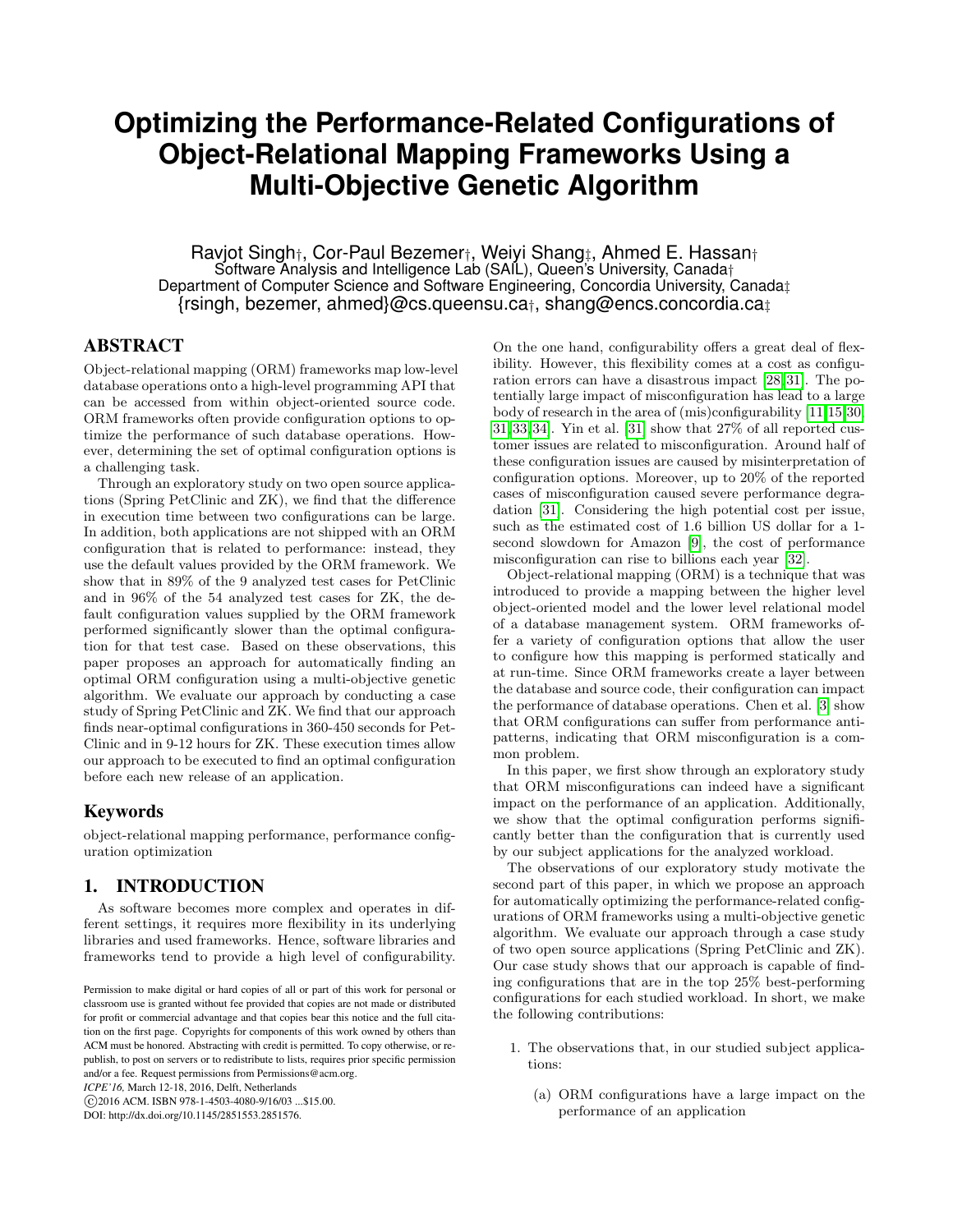<span id="page-1-3"></span>

Figure 1: ORM configuration code for Hibernate

- (b) The default configuration as supplied by the ORM framework performs in many cases significantly worse than the optimal configuration
- 2. An approach for automatically finding a near-optimal ORM configuration using a multi-objective genetic algorithm

The rest of this paper is organized as follows. Section [2](#page-1-0) provides background information about ORM configuration. Section [3](#page-1-1) presents the setup and results of our exploratory study. Section [4](#page-2-0) gives an introduction to genetic algorithms. Section [5](#page-4-0) presents our approach for automatically finding an optimal ORM configuration for an application. Section [6](#page-5-0) and [7](#page-6-0) describe the setup and results of the case study that we performed to evaluate our approach. Section [8](#page-8-0) describes the threats to the validity of our work. Section [9](#page-9-0) gives an overview of related work. Finally, Section [10](#page-10-3) concludes the paper.

# <span id="page-1-0"></span>2. ORM PERFORMANCE-RELATED CON-FIGURATION

ORM frameworks allow developers to perform database operations without writing boilerplate code for maintaining the connection or executing queries. One of the most pop-ular [\[13\]](#page-11-7) ORM frameworks is Hibernate<sup>[1](#page-1-2)</sup> for Java. Figure [1](#page-1-3) shows an example of the configuration code for the Hibernate framework. The configuration file *hibernate.hbm.xml* contains system-wide configuration options.

In Figure [1,](#page-1-3) the performance-related configuration specifies that caching should be used. Enabling the cache does not necessarily lead to an improvement in performance. In fact, using a cache in a situation in which data is infrequently used will lead to many cache misses, which may lead to a non-optimal performance.

Another example is the *hibernate.max fetch depth* configuration option. Hibernate maps database objects onto object-oriented programming objects. Data normalization is a concept heavily used in databases to keep tables small, which makes searching through them faster. An example of a simple database is depicted by Figure [2.](#page-1-4) To retrieve all information for a person, we have to perform three separate queries or one query with multiple joins. The *hibernate.max fetch depth* configuration option defines how Hibernate approaches such cross table queries. When set to 0, the use of joins for such queries is disabled and Hibernate will use three separate queries. When configured to a value higher than 0, Hibernate will use that value as the maximum depth of joins to perform in such a query. Using a single query with multiple joins is generally faster than using separate queries when all information returned by the query is used. However, in many situations only a part of the data is used and the overhead caused by retrieving the unnecessary data results in non-optimal performance.

The former two examples show that ORM performancerelated configuration is specific to the workload and application and requires domain knowledge, which makes finding the optimal ORM configuration a challenging task. In the next section, we perform an exploratory study on the performance impact of ORM misconfiguration.

<span id="page-1-4"></span>

## <span id="page-1-1"></span>3. EXPLORATORY STUDY

To motivate our work, we perform an exploratory study to get an indication of how ORM configuration impacts performance.

#### *How Does ORM Configuration Impact Performance?*

By revealing the performance impact of changing the ORM configuration, we can demonstrate the importance of searching for an optimal configuration. For example, if the potential performance improvement after changing the configuration is small, it may not be worth the risk of making changes to the configuration of a stable software system.

We conducted an exploratory study with two subject ap-plications (Spring PetClinic<sup>[2](#page-1-5)</sup> and  $ZK^3$  $ZK^3$ ), that both use Hibernate. We selected eleven Hibernate configuration options that can influence the performance of the subject applications (see Table [3\)](#page-2-1). We encode a configuration of these eleven options as a string of eleven bits. We converted the non-boolean options to boolean options by encoding their lowest allowed value as 0 and the highest allowed value as 1. This limits the total number of possible configurations to  $2^{11} = 2,048$ , which allows us to perform an exhaustive analysis on the solution space.

To evaluate the performance impact of changing the configuration, we need to evaluate the performance of an application when it is using that configuration. Because we do not have access to performance tests or workload generators for most systems, we use their unit tests, in particular, the ones that use ORM. To extract these tests we statically analyze the source code of a subject application and identify functions that use ORM using a list of keywords. Then we use reflection to find the unit tests that execute those functions. This process is described in more detail in Section [5.2.](#page-5-1)

We populated the database used by PetClinic and ZK with one million records that were randomly generated based on the database schema requirements. We selected 9 test cases for PetClinic and 54 for ZK. For each of the 2,048 possible

<span id="page-1-2"></span><sup>&</sup>lt;sup>1</sup><http://hibernate.org/>

<span id="page-1-5"></span> $^{2}$ <http://docs.spring.io/docs/petclinic.html>

<span id="page-1-6"></span><sup>3</sup> <http://zkoss.org/>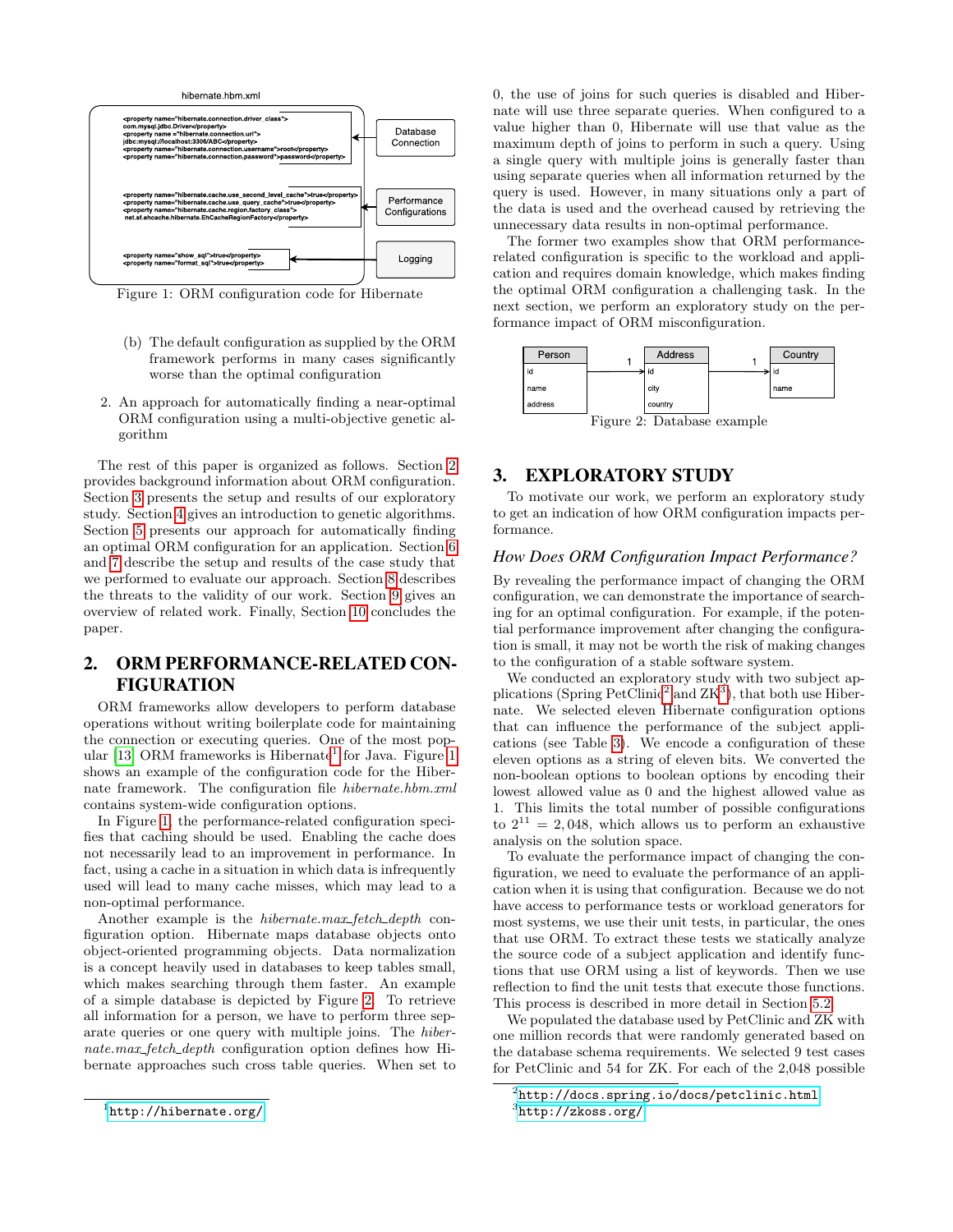<span id="page-2-2"></span>Table 1: Example of the relative difference calculation

| Selection      | Test case Avg. time $c_1$ Avg. time $c_2$ |                | Diff.                 |
|----------------|-------------------------------------------|----------------|-----------------------|
| #1<br>#2<br>#3 | 10<br>11                                  | 20<br>15<br>15 | $100\%$<br>36%<br>88% |

configurations, we run the selected test cases 30 times to minimize variability in the performance measurements and we collect the execution time of each run for each test case.

To investigate the impact of ORM configurations on performance, we calculate the difference in execution time of the test cases when they are executed using two randomly selected configurations. We perform the following process 1,000 times for each selected test case in the subject application:

- 1. Randomly select two ORM configurations:  $c_1$  and  $c_2$
- 2. Take the average of the execution time of 30 runs for the test case using configuration  $c_1$
- 3. Repeat step 2 using configuration  $c_2$

✄

 $\overline{a}$ 

4. Calculate the relative difference in execution times across both configurations

Ĭ.

Į.

✄

Ļ

Based on the collected data, we make the following observation:

*Observation 1: Changing the ORM configuration can have a large impact on the execution time of an application.*

The impact of performance-related ORM configuration options is large. Table [1](#page-2-2) shows example output of the process we used to calculate the relative difference for one test case  $t_1$  and three random selections of  $c_1$  and  $c_2$ . Figure [3](#page-2-3) shows the distribution of the standard deviation of the relative difference in execution time for two randomly selected ORM configurations across all selected test cases. For Pet-Clinic, the median standard deviation is around 20%, while the median standard deviation for ZK is 140%.

#### *How Does the Default ORM Configuration Perform?*

Our subject applications do not include an ORM configuration. Instead, they use the default values provided by the ORM framework. We investigate the performance of this default configuration as compared to the optimal configuration.

We compared the execution times for each test case using the default configuration with the execution times using the optimal configuration for that test case using a *t-test*  $(p < 0.05)$ . For the test cases that had a significant difference in execution time, we also calculated the effect size using *Cohen's d* [\[1\]](#page-10-4). Based on earlier work [\[14\]](#page-11-8), we use the following classification for *d*:

| $Effect~Size: d = \begin{cases} < 0.16 & Trivial \\ 0.16 - 0.6 & Small \\ 0.6 - 1.4 & Medium \end{cases}$ |                     |  |
|-----------------------------------------------------------------------------------------------------------|---------------------|--|
|                                                                                                           | $\vert$ > 1.4 Large |  |

Table [2](#page-2-4) summarizes the results of this comparison. We observe that for 89%-96% of the test cases, their optimal configuration is significantly better than the default configuration as supplied by the ORM framework. In 88%-100%

Table 2: Default vs. optimal configuration

<span id="page-2-4"></span>

|                                                                            | PetClinic         | ZK                  |  |
|----------------------------------------------------------------------------|-------------------|---------------------|--|
| $#$ test cases using ORM<br>% test cases significantly slower than optimal | 89%               | 54<br>96%           |  |
| Effect size (only for cases that are significantly slower):                |                   |                     |  |
| $d = \text{small}$<br>$d = \text{medium}$<br>$d = \text{large}$            | 12%<br>25%<br>63% | $0\%$<br>71%<br>29% |  |

<span id="page-2-1"></span>Table 3: Performance-related configuration in Hibernate [\[19\]](#page-11-9)

| Option                            | Value             |
|-----------------------------------|-------------------|
| order_updates                     | <b>TRUE</b> FALSE |
| jdbc.batch_size                   | LOW HIGH          |
| order_inserts                     | <b>TRUE FALSE</b> |
| connection.release mode           | <b>TRUE</b> FALSE |
| default batch fetch size          | LOW HIGH          |
| idbc.batch_versioned_data         | <b>TRUE FALSE</b> |
| max_fetch_depth                   | LOW HIGH          |
| id.new_generator_mappings         | <b>TRUE FALSE</b> |
| idbc.fetch_size                   | <b>TRUE FALSE</b> |
| bytecode.use_reflection_optimizer | <b>TRUE</b> FALSE |
| cache.use_second_level_cache      | <b>TRUE</b> FALSE |
|                                   |                   |

<span id="page-2-3"></span>

Figure 3: Standard deviation of relative difference in execution time (in %) for two randomly selected ORM configurations

of those cases, the difference was classified to have at least a medium effect size.

Ĭ.

Į.

*Observation 2: For both subject applications, the default configuration as supplied by the ORM framework performs significantly worse than the test-specific optimal configuration for each test case.*

Our two aforementioned observations motivate our work for finding a method that automates the configuration process. In the remainder of this paper, we will present and evaluate our approach for automatically optimizing the performancerelated ORM configurations using a multi-objective genetic algorithm. First, we will give a brief introduction to genetic algorithms.

# <span id="page-2-0"></span>4. GENETIC ALGORITHMS

A genetic algorithm is a search-based heuristic that searches for an optimized solution in a population of solutions based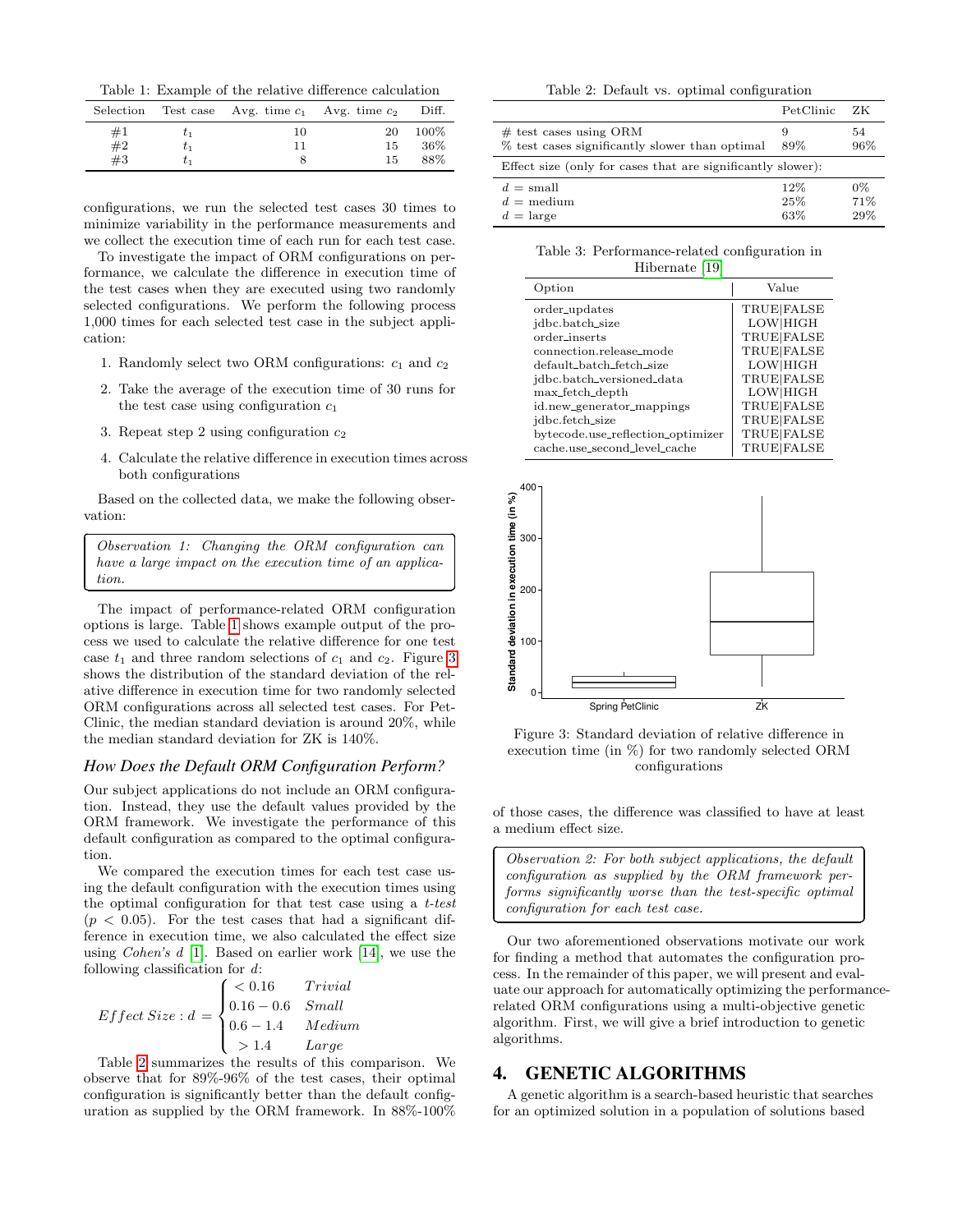<span id="page-3-0"></span>

Figure 4: Phases in NSGA-II

on one or more objectives [\[4\]](#page-10-5). Since these objectives may be conflicting, there may be multiple optimal solutions that all have a slight bias towards one or more objectives. Genetic algorithms follow a process that closely resembles natural evolution, in particular, the 'survival of the fittest' principle. During the search, solutions that have attributes that appear to have a positive impact on one of the objectives, are selected to steer the evolution of the population. Attributes are characteristics that solutions can inherit from their parent solutions. The goal of a genetic algorithm is to improve the population during every iteration (*generation*). In our approach, we will use the non-dominated sorted genetic algorithm (NSGA-II) [\[5\]](#page-10-6), a *multi-objective genetic algorithm* (MOGA) which aims to quickly find a set of optimal solutions. Figure [4](#page-3-0) depicts the phases of NSGA-II, which we will explain in the remainder of this section. First, we will explain the concept of dominance and we will describe our running example that we use to demonstrate the algorithm.

#### 4.1 Dominance

To compare two solutions that have multiple objectives, MOGAs usually rely on the concept of *dominance* [\[4\]](#page-10-5). A solution  $s_1$  is said to dominate solution  $s_2$ , i.e.  $s_1 \preceq s_2$ , when 1)  $s_1$  is no worse than  $s_2$  in all objectives and 2)  $s_1$  is strictly better than  $s_2$  in at least one objective. By using dominance, we can compare multi-objective solutions without purposely creating a bias towards an objective.

## 4.2 Running Example

In a genetic algorithm, members of the population are represented as binary strings. For every member, a bit *i* indicates whether that member possesses the boolean attribute *i*. In our work, we encode configuration options as boolean attributes. In this section, we will use a running example of four boolean configuration options: {*order updates, order inserts, jdbc.batch size, cache.use second level cache*}. As a result, the member 1110 in the population of all combinations of these four configuration options represents the configuration in which all options except the cache are enabled. For simplicity, we will only use *execution time* as the objective in our running example. The member (1110, 50) represents that the execution time of a workload using configuration 1110 is 50 seconds. In the remainder of this section, we will explain the phases of NSGA-II using our running example.

# 4.3 Initialization Phase

During the initialization phase, the algorithm is started by randomly selecting a set  $P$  of members, i.e., binary strings, that will act as the initial parents in the evolution.  $|P|$  represents the number of members  $\in P$ . The randomly selected parents in our random example are:

 $P = \{(0000, 100), (1110, 50), (1101, 100), (0111, 60)\}$ 

## 4.4 Tournament Phase

At the start of each generation, a tournament will be held to select the best performing parents. In the tournament phase, we:

- 1. Randomly select two parents  $P_1, P_2 \in P$  that have not been in the tournament for this generation
- 2. Perform a pairwise dominance comparison of  $P_1$  and  $P_2$  and add the dominant parent to the mating pool M
- 3. Repeat steps 1 and 2 until all parents  $\in P$  have been in the tournament

After the tournament phase, M contains  $|P|/2$  members that will be used during the evolution phase.

In our running example we compare (0000, 100) with (1110, 50) and (1101, 100) with (0111, 60). Because we have only one objective, the configurations that have a shorter execution time win the comparison. As a result,

$$
M = \{(1110, 50), (0111, 60)\}
$$

#### 4.5 Evolution Phase

During the evolution phase, randomly-selected parents from the mating pool produce offspring. Evolution happens as follows:

- 1. Randomly select from  $M$  two parents  $P_1$  and  $P_2$  that have not yet evolved in this generation
- 2. Create an offspring that randomly inherits attributes, i.e., bits, from  $P_1$  and  $P_2$  (*crossover*)
- 3. Flip a random number of bits of the offspring (*mutation*)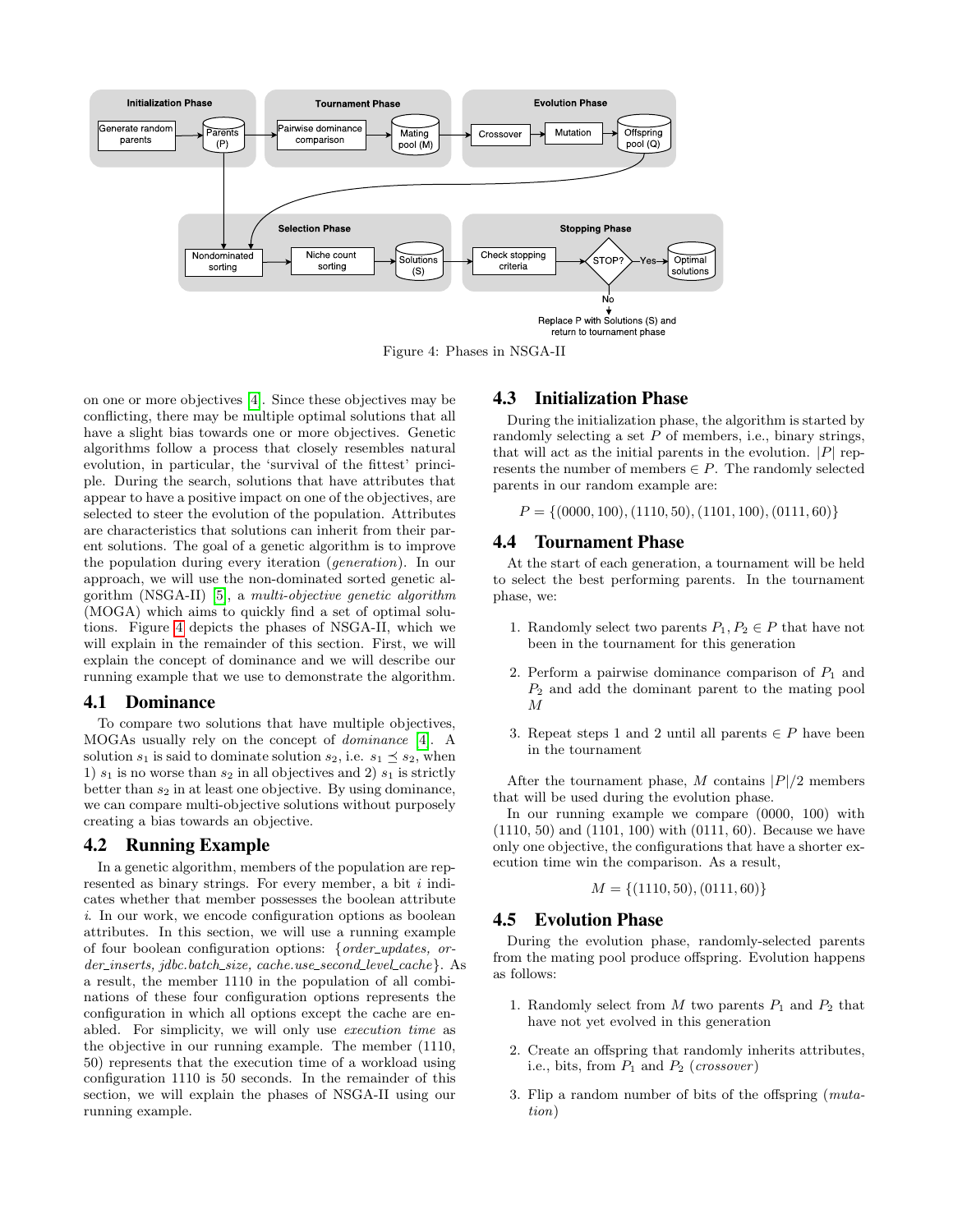In our running example we create the offspring 0110 by inheriting the first three bits from (0111, 60) and the last bit from (1110, 50) (crossover). Then, we mutate the offspring into the mutation 1111 by flipping the first and last bit. We evaluate the execution time of the workload using the mutated offspring and find that it is 40 seconds. Hence,

$$
Q = \{(1111, 40)\}
$$
  
\n
$$
P \cup Q = \{(0000, 100), (1110, 50),
$$
  
\n
$$
(1101, 100), (0111, 60), (1111, 40)\}
$$

## 4.6 Selection Phase

During the selection phase, members with the most positive impact on the objectives are selected. First, P and Q are combined into population  $X$  by taking their union. To select the optimal solutions, non-dominated and crowdingdistance sorting are used.

During non-dominated sorting, X is ranked based on dominance: for every two members  $x_i, x_j \in X$ , the dominating member is assigned a higher rank than the other member, with 1 being the highest rank. We indicate the subpopulation that shares the same rank k with  $F_k$ . As a result,  $F_1$  contains the optimal solutions found thus far, since rank 1 contains all  $x_i \in X$  for which there is no  $x_j \in X$  that dominates them.

Applying non-dominated sorting to  $X$  in our running example results in:

$$
F_1 = (1111, 40)
$$
  
\n
$$
F_2 = (1110, 50)
$$
  
\n
$$
F_3 = (0111, 60)
$$
  
\n
$$
F_4 = \{(0000, 100), (1101, 100)\}
$$

To continue the evolution, we want to select  $|P|$  members from the highest ranks, starting at  $F_1$ . If a rank has more members than we want to select from it, we calculate the niche count [\[5\]](#page-10-6) between all pairs of members of the subpopulation in that rank. We calculate the niche count by counting the number of 'niche' attributes a member has compared to the other member, i.e., the number of attributes it can contribute to the population. For every two members  $x_i, x_j \in X$ , the member with the highest niche count has a higher niche rank, with 1 being the highest rank. We select the required number of members from the highest niche ranks. When members share a niche rank, we select random members from that rank.

(1101, 100) has a higher niche count than (0000, 100), because 1101 can contribute the first, second and fourth attribute to the population, while 0000 can contribute none. Hence, applying niche count sorting to  $F_4$  results in:

$$
F_{4,1} = (1101, 100)
$$
  

$$
F_{4,2} = (0000, 100)
$$

Therefore, the set of solutions we select is:

 $Solutions = \{(1111, 40), (1110, 50), (0111, 60), (1101, 100)\}\$ 

<span id="page-4-1"></span>

Figure 5: Finding the optimal ORM configuration

## 4.7 Stopping Phase

The algorithm stops when the following constraint is met: the output of the selection phase consists of members from  $F_1$  only. If this constraint has not been satisfied, a new generation is started by using the output of the selection phase as  $P$  for the new generation. Alternatively, a generation threshold  $T$  can be specified that stops the algorithm after T generations.

# <span id="page-4-0"></span>5. AUTOMATIC PERFORMANCE OPTIMIZA-TION

In this section, we present our approach for automatically finding an optimal ORM configuration for a given application and workload. Our approach finds cross-test optimal configurations, i.e., configurations that optimize the performance for all test cases and objectives. Our approach requires three inputs: 1) the objectives that must be optimized, 2) the workload and 3) the configuration options. Figure [5](#page-4-1) depicts the steps of our approach, which will be explained in this section.

#### 5.1 Defining the Objectives

First, we must define the objectives that we want to optimize. Because the performance of a system has multiple, often conflicting aspects, we use a multi-objective approach. For example, optimizing both CPU usage and memory usage is a trade-off between CPU and memory. By following a multi-objective approach, we can identify the configuration that finds the optimal trade-off between conflicting objectives.

Our approach uses normalized performance metrics as objectives to avoid a bias towards objectives that have a large range of values. For example, execution time has a larger range than CPU usage, which is expressed in percentage. When optimizing execution time and CPU usage together, the algorithm may prefer the large absolute improvements a configuration can make for the execution time over the seemingly smaller improvements that can be made for CPU. In addition, normalization makes our results easier to interpret. We normalize a metric by calculating the change in percentage using a configuration compared with the performance using the current application configuration. We demonstrate the normalization process using CPU usage in  $n$  test cases for a configuration  $c$  as example below.

- 1. Monitor the average CPU usage for each test case i using the default configuration  $(CPU_{i,current})$
- 2. Monitor the average CPU usage for each test case i using c  $(CPU_{i,c})$
- 3. Calculate the  $%$  change for each test case  $i$  between  $CPU_{i,c}$  and  $CPU_{i,current}$ :

$$
\Delta CPU_{i,c} = \frac{CPU_{i,c} - CPU_{i,current}}{CPU_{i,current}} * 100
$$

<sup>4.</sup> Store the offspring in the offspring pool Q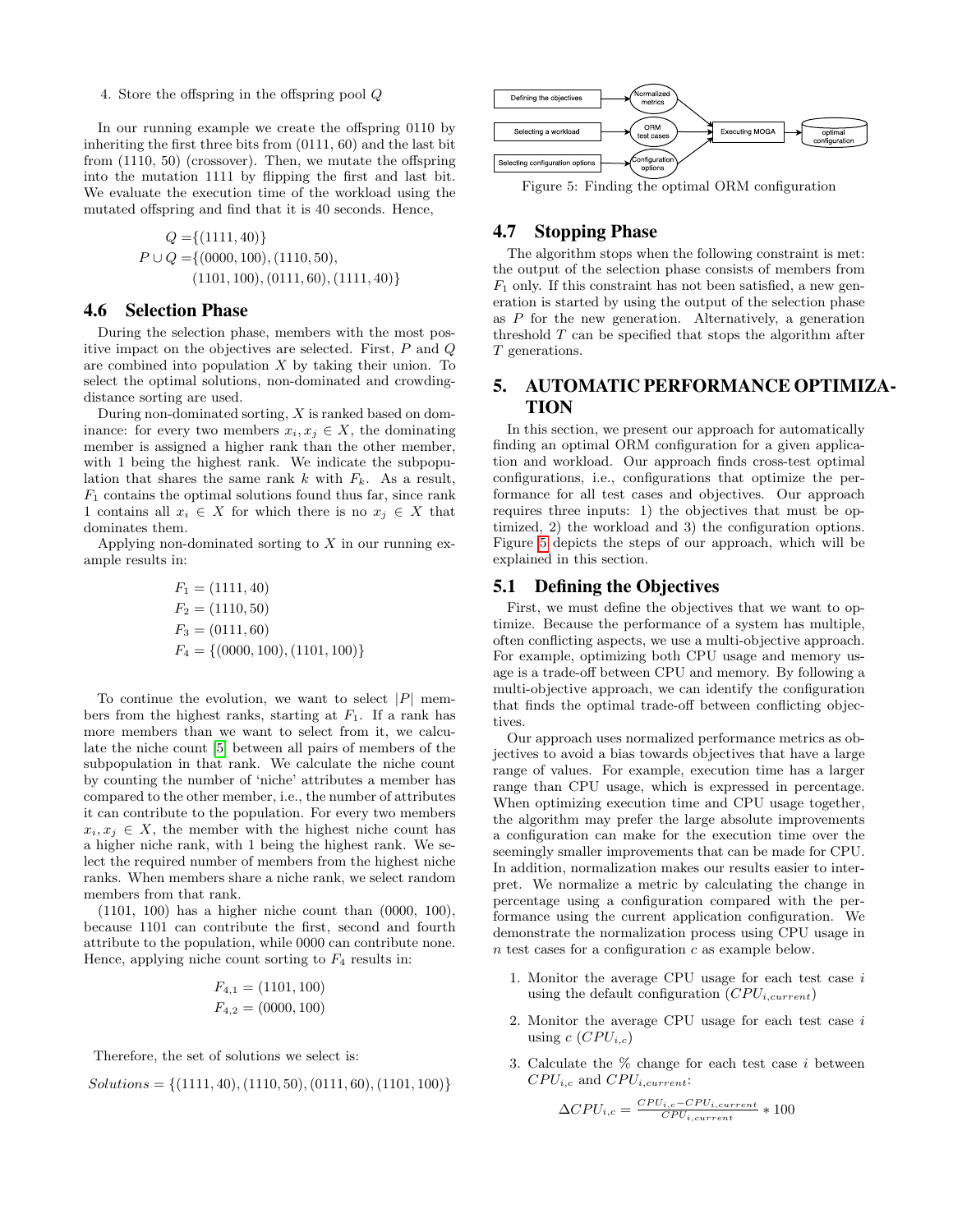Table 4: Example CPU usage normalization

<span id="page-5-2"></span>

|         |     | Testcase $CPU_{i,c}$ $CPU_{i,current}$ $\Delta CPU_{i,c}$ |       |
|---------|-----|-----------------------------------------------------------|-------|
| t1      | 90  | 100                                                       | $-10$ |
| $t_2$   | 110 | 100                                                       | 10    |
| $t_{3}$ | 70  | 100                                                       | $-30$ |

4. Calculate the  $%$  change for all  $n$  test cases combined:

$$
\Delta CPU_c = aggr({\lbrace CPU_{t,c} | t \in \{1,..,n\}\rbrace})
$$

In the last step of the process, *aggr()* is an aggregation such as *median()*, which can be chosen based on the desired objective. As  $\Delta CPU_c$  indicates the relative increase in CPU usage using configuration  $c$  as compared to the default configuration, our objective is to find the configuration  $c$  that has the smallest value for  $\Delta CPU_c$ . In  $CPU_{t,c}$  *t* is the subset of all test cases for an application which use ORM.

Table [4](#page-5-2) shows an example of 3 test cases  $t_1$ ,  $t_2$  and  $t_3$ . The  $\Delta CPU_{i,c}$  column shows that configuration c improves the CPU usage for  $t_1$  and  $t_3$  by 10 and 30 percent compared to the current configuration. The choice for the aggregation function influences  $\Delta CPU_c$ . For example, for median(),  $\Delta CPU_c = 10$  and for mean(),  $\Delta CPU_c = -10$ .

#### <span id="page-5-1"></span>5.2 Selecting a Workload

To get the performance impact of a configuration compared with the default configuration, we must run a workload for the application that we want to optimize using that configuration. We propose to use a subset of the unit test suite that uses ORM. For example, we can select these test cases for Java projects as follows:

- 1. Define a list of keywords that identify ORM usage in functions
- 2. Search the subject application for functions that use ORM using the keywords
- 3. Collect the call hierarchy using reflection and the Eclipse  $JDT<sup>4</sup>$  $JDT<sup>4</sup>$  $JDT<sup>4</sup>$
- 4. Select the unit test cases in the call hierarchy of the functions that use ORM

#### 5.3 Selecting Configuration Options

We must define the set of configuration options that we want to use during the optimization process. This set can be selected from the documentation of the ORM framework. Every boolean configuration option can be encoded using one bit. Non-boolean options can be encoded by reserving a group of bits large enough to express the possible values. For simplicity, we use only the minimum and maximum allowed values of such options in this paper.

## 5.4 Executing the MOGA

After defining the objectives and selecting the workload and configuration options, we can start the MOGA as explained in Section [4.](#page-2-0) During its execution, the algorithm will generate new configurations. Every time a new configuration is generated, it is evaluated using the workload and the normalized metrics for that configuration are stored in a

temporary local database, so that a configuration does not have to be reevaluated when it is encountered again during the evolution.

When the algorithm terminates, a set of optimal configurations found thus far is returned. We order these configurations based on the number of options that are changed compared to the default configuration and select a random configuration with the lowest number of changed options. Because the execution of the MOGA is fully automated, it can be integrated in a continuous integration environment to find the optimal ORM configuration for every new release. By proposing an improved configuration that requires few changes to the default configuration, we can reduce the risk of updating the configuration.

## <span id="page-5-0"></span>6. CASE STUDY SETUP

We evaluate our approach through a case study with two subject applications. In this section, we present the subject applications and the setup of our case study.

## 6.1 Subject Applications

To evaluate our approach, we use the same subject applications as used in our motivational study. Spring Pet-Clinic is a demonstration application for the Java Spring framework. PetClinic is used regularly in performance research [\[3,](#page-10-2) [12,](#page-11-10) [21\]](#page-11-11) as case study subject application. ZK is a web framework that assists developers in creating web GUIs. We selected ZK because of its maturity (i.e., over 22 thousand commits on GitHub) and its use of Hibernate.

#### 6.2 Implementation

We implemented our approach in Java using the MOEA framework<sup>[5](#page-5-4)</sup> for NSGA-II. We used SIGAR<sup>[6](#page-5-5)</sup> to monitor the performance metrics that are used in our objectives. All test cases were executed on an Intel i7 3.6GHz quad-core processor with 16 GB RAM.

## 6.3 MOGA Parameters

#### *Objectives*

In our evaluation we focus on optimizing the CPU usage, memory usage and execution time. Since we express our objectives in the difference in percentage compared to the current configuration, our MOGA should search for configurations c that have minimized values for  $\Delta CPU_c$ ,  $\Delta MEM_c$ and  $\Delta EXECTIME_c$ . Because our approach is multi-objective, it will search for a configuration that optimizes all these objectives together. As aggregation function for calculating  $\Delta CPU_c$ ,  $\Delta MEM_c$  and  $\Delta EXECTIME_c$  we evaluated *mean()* and *median()*.

#### *Workload*

We selected the PetClinic and ZK unit test cases that use ORM as described in Section [5.2.](#page-5-1) This resulted in 9 (out of 13) test cases that use ORM for PetClinic and 54 (out of 55) that use ORM for ZK.

#### *Configuration Options*

We used the configuration options that are described in Table [3.](#page-2-1)

<span id="page-5-3"></span> $^4$ <http://www.eclipse.org/jdt/>

<span id="page-5-4"></span> $5$ <http://moeaframework.org/>

<span id="page-5-5"></span><sup>6</sup> <http://sigar.hyperic.com/>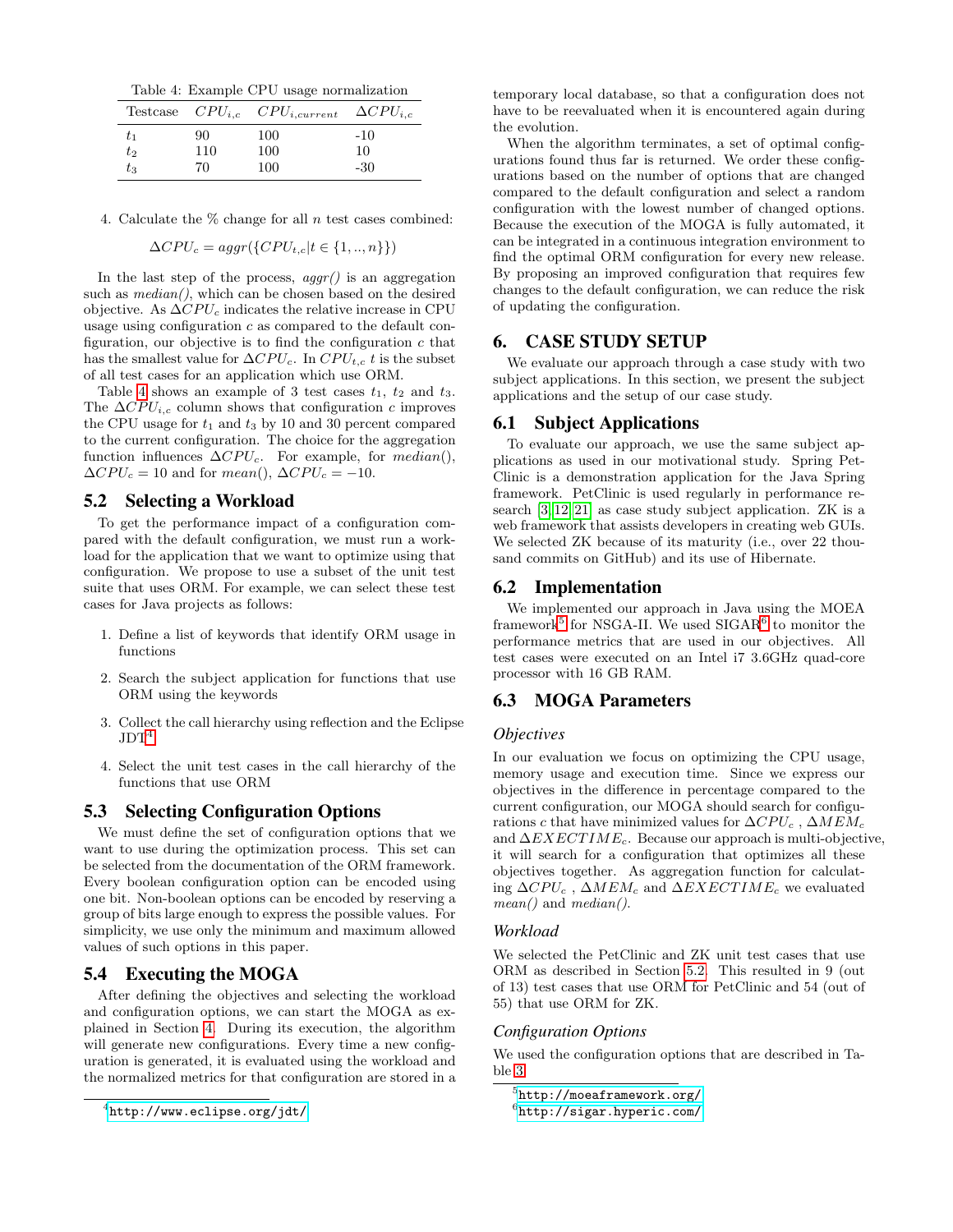#### *Stopping Rule*

To terminate the MOGA, we run our experiments with two different stopping rules, using a t-test and the mutual dominance rate. The goal of the stopping rules is to stop the algorithm when no progress is being made in finding a better configuration.

T-test [\[26\]](#page-11-12): We use a t-test on each objective of all configurations generated in two consecutive generations  $g_i$  and  $g_j$ . For example, assume the solutions found in  $g_i$  are configurations  $a_1$ ,  $a_2$  and  $a_3$  in Table [5.](#page-6-1) Likewise,  $b_1$ ,  $b_2$  and  $b_3$  are found in  $g_j$ . In our example in Table [5,](#page-6-1) we have two objectives  $(CPU$  and  $MEM)$ . Hence, we run two t-tests to compare the configurations: one on the values of  $\Delta CPU$ and one on the values of  $\Delta MEM$  for all configurations in both generations. When the t-tests for all objectives show insignificant differences ( $p > 0.05$ ) for two consecutive generations, we stop the MOGA.

Mutual Dominance Rate (MDR) [\[16\]](#page-11-13): The mutual dominance rate is an indicator of the progress that is made by the algorithm. We introduce the number of configurations in set A that are dominated by at least one configuration in set B as  $dom(A,B)$ . We define set A as the set of configurations that are found during the previous generation of the MOGA. B is the set of configurations that are found during the current generation of the MOGA. Table [5](#page-6-1) contains two sets A and B, for which *dom()* can be calculated as follows:

$$
b_1 \le a_2, b_1 \le a_3 \to dom(A, B) = \{a_2, a_3\}
$$
  

$$
a_1 \le b_2, a_1 \le b_3 \to dom(B, A) = \{b_2, b_3\}
$$

Using *dom()*, the MDR is defined as:

$$
MDR = \frac{|dom(A, B)|}{|A|} - \frac{|dom(B, A)|}{|B|}
$$

$$
MDR = \frac{2}{3} - \frac{2}{3} = 0
$$

When MDR is 0, no progress is being made as both the previous set and current set of found configurations contain the same number of dominating configurations.

When MDR is -1, the solutions are actually becoming worse as the configurations in the previous set were better than in the current set (C).

$$
MDR = \frac{|dom(A, C)|}{|C|} - \frac{|dom(C, A)|}{|A|}
$$

$$
MDR = \frac{0}{3} - \frac{3}{3} = -1
$$

When MDR is 1, we know that the algorithm is progressing as there are more configurations in the current set of found configurations that are better than the configurations in the previous set. We can see that set D is better than A because:

$$
MDR = \frac{|dom(A, D)|}{|A|} - \frac{|dom(D, A)|}{|D|}
$$

$$
MDR = \frac{3}{3} - \frac{0}{3} = 1
$$

Because of the randomness in the MOGA, consecutive MDR may have alternative signs. Hence, when the MDR

Table 5: Example set A, B, C and D

<span id="page-6-1"></span>

|                | Set A        |              |                  | Set B        |              |
|----------------|--------------|--------------|------------------|--------------|--------------|
|                | $\Delta CPU$ | $\Delta MEM$ |                  | $\Delta CPU$ | $\Delta MEM$ |
| $a_1$          | 50           | 50           | b <sub>1</sub>   | 50           | 50           |
| $a_2$          | 20           | 20           | $b_2$            | 40           | 40           |
| $a_3$          | 10           | 10           | $b_3$            | 10           | 10           |
|                |              |              |                  |              |              |
|                | Set C        |              |                  | Set D        |              |
| c <sub>1</sub> | 5            | 5            | $d_1$            | 100          | 100          |
| c <sub>2</sub> | 5            | 5            | $\mathfrak{d}_2$ | 100          | 100          |
| $c_3$          | 5            | 5            | $d_3$            | 100          | 100          |

is close to zero, the MOGA can terminate.

In total, we evaluate the following 4 stopping criteria (all conditions must hold for 2 consecutive generations):

- 1.  $STOP_t: t-test, p > 0.05$
- 2.  $STOP_{0.5}: -0.5 < MDR < 0.5$
- 3.  $STOP_{0.25}: -0.25 < MDR < 0.25$
- 4.  $STOP_{0.1}: -0.1 < MDR < 0.1$

Combining the possible aggregation functions and stopping rules, we inspect a total of 8 combinations of aggregation functions and stopping rules (2 aggregation functions each evaluated with 4 stopping rules) for both studied applications during our case study. In the next section, we present our case study.

## <span id="page-6-0"></span>7. CASE STUDY

In this section, we discuss our case study. In particular, we focus on:

- RQ1 How close are the configurations that are found by our approach to the optimal configurations? (closeness)
- RQ2 What is the number of configurations that we need to inspect before our approach stops? (speed)

For both research questions, we explain the motivation behind it, our approach and our findings.

#### 7.1 RQ1: Closeness

*Motivation:* The goal of our approach is to find the optimal configurations. However, limitations such as the required execution time for gathering the performance evaluation of a configuration require us to define a stopping rule. In this section, we evaluate how close the configurations found by our approach are to the optimal configurations. In addition, we evaluate how the aggregate function and stopping rule affect this closeness.

*Approach:* We rank all possible configurations for each subject application using non-dominated sorting, using the performance metrics that we collected during the execution of the workload (i.e., all test cases). After that, we calculate the number of configuration options that each configuration differs from the default configuration. We use this *distance*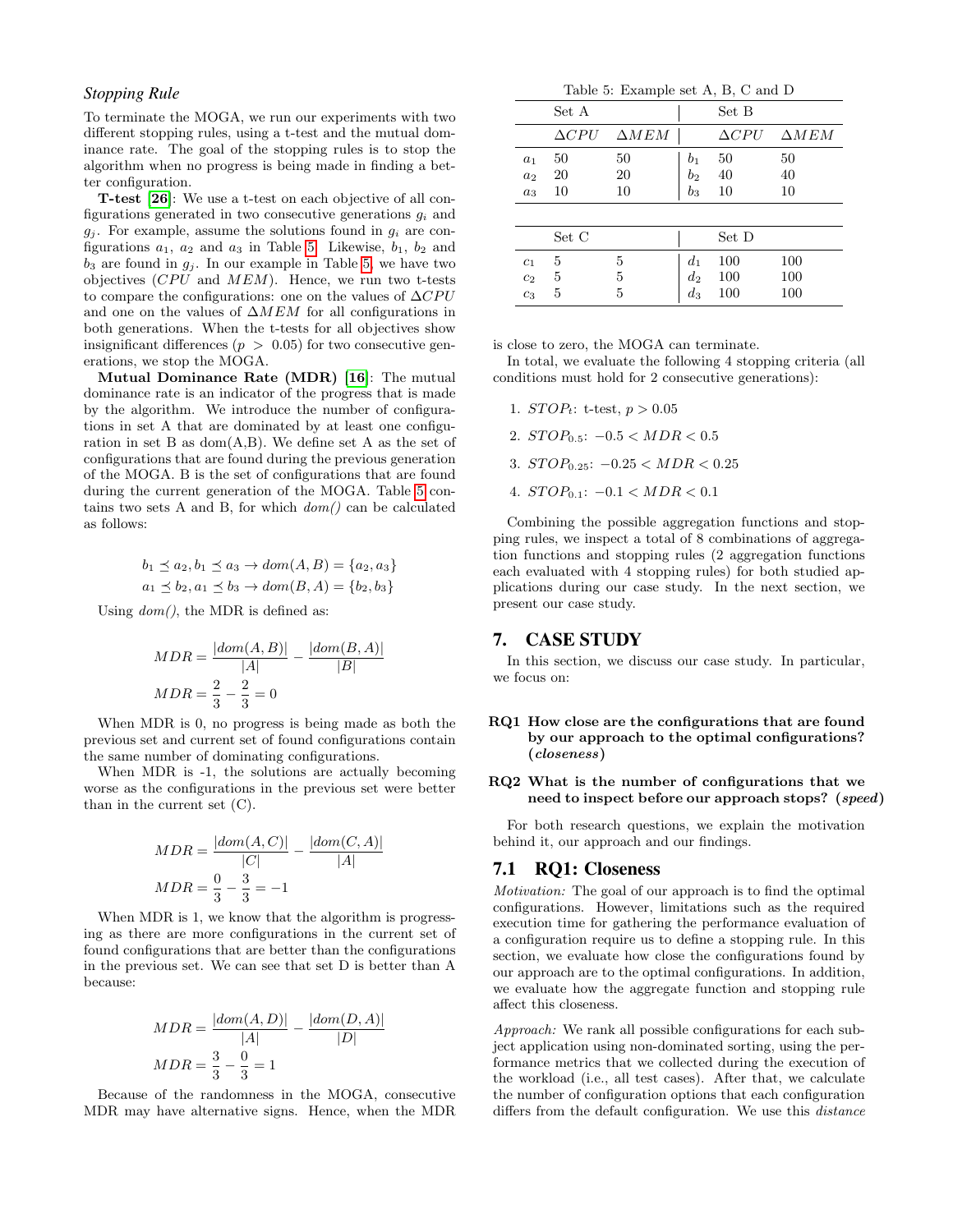<span id="page-7-1"></span>

Figure 6: Distribution of the ranks of all possible configurations and configurations found by our approach (rank 1 contains the optimal configuration, non-dominated and distance ranking)

✄

Ļ

to rank the configurations within a non-dominated rank. To illustrate this, Table [6](#page-7-0) shows the top 5 ranks for PetClinic using  $mean()$  as an aggregate function,  $STOP_{0.25}$  as the stopping rule and 00000000000 as the default configuration. Because randomness is involved in the execution of a genetic algorithm, we execute our approach 100 times for all 8 investigated combinations of aggregation functions and stopping rules to minimize the effects of variation.

To get a baseline to compare the closeness of our approach with, we implement random selection. During the execution of our approach, we need to inspect a number of configurations n. We expect that our approach finds higher-ranked configurations as compared to when we randomly pick  $n$ configurations and select the optimal one. We perform random picking 100 times to minimize the impact of outliers. Hence, we repeat the following 100 times:

- 1. We select 50 ( $Random_{50}$ ) and 100 ( $Random_{100}$ ) configurations randomly from all possible configurations (without replacement)
- 2. We rank the configurations based on dominance and configuration distance and we select the configuration with the highest rank and the smallest distance

Figure [6](#page-7-1) depicts the distribution of ranks of all possible configurations, our found solutions and the solutions that are found during our random experiments, after ranking them by dominance and configuration distance as explained.

*Findings:* Our approach clearly outperforms random selection for all combinations of parameters. Figure [6](#page-7-1) shows that the rank of the worst configuration that is selected by our approach is in all cases equal to or higher (i.e., closer to 1) than the median rank of the randomly-selected configurations.

*Case study result 1: Our approach finds configurations that are much closer to the optimal configuration than when repeatedly selecting random configurations.*

✄

 $\overline{a}$ 

The second observation that we make in Figure [6](#page-7-1) is that for all combinations of aggregation functions and stopping rules, our approach finds configurations that are within the top ranked 25% of all possible configurations, i.e., the bottom of the boxplot. The boxplots in Figure [6](#page-7-1) show that *median()* is the best performing aggregation function.

*Case study result 2: Our approach finds configurations that are within the top ranked 25% of all possible configurations when using all combinations of aggregation functions and stopping rules in both subject applications.*

Ĭ.

Į.

<span id="page-7-0"></span>Table 6: Top 5 ranks for PetClinic (mean,  $STOP_{0.25}$ )

| Rank           | Non-dominated rank | Distance       | Configurations |
|----------------|--------------------|----------------|----------------|
| 0              | $\Omega$           | 3              | 00000011100    |
|                |                    |                | 00000100110    |
| 1              | $\Omega$           | $\overline{4}$ | 00010101010    |
|                |                    |                | 00001011001    |
| $\overline{2}$ | $\Omega$           | 5              | 10001110010    |
|                |                    |                | 10001110001    |
|                |                    |                | 10011001010    |
|                |                    |                | 10001111000    |
| 3              | $\Omega$           | 6              | 10001111010    |
|                |                    |                | 10010111001    |
|                |                    |                | 00010111101    |
|                |                    |                | 10001110101    |
|                |                    |                | 01100111001    |
| $\overline{4}$ | $\Omega$           | 7              | 00110111011    |
|                |                    |                | 00110011111    |

# 7.2 RQ2: Speed

Ĭ.

Į.

*Motivation:* The speed with which our approach finds an optimal solution, i.e., the number of configurations it has to inspect, defines the practical applicability of our approach. Because the workload has to be executed (preferably multiple times to remove variation) in order to evaluate the performance of a configuration, the speed of our approach is dependent on the number of configurations that must be inspected.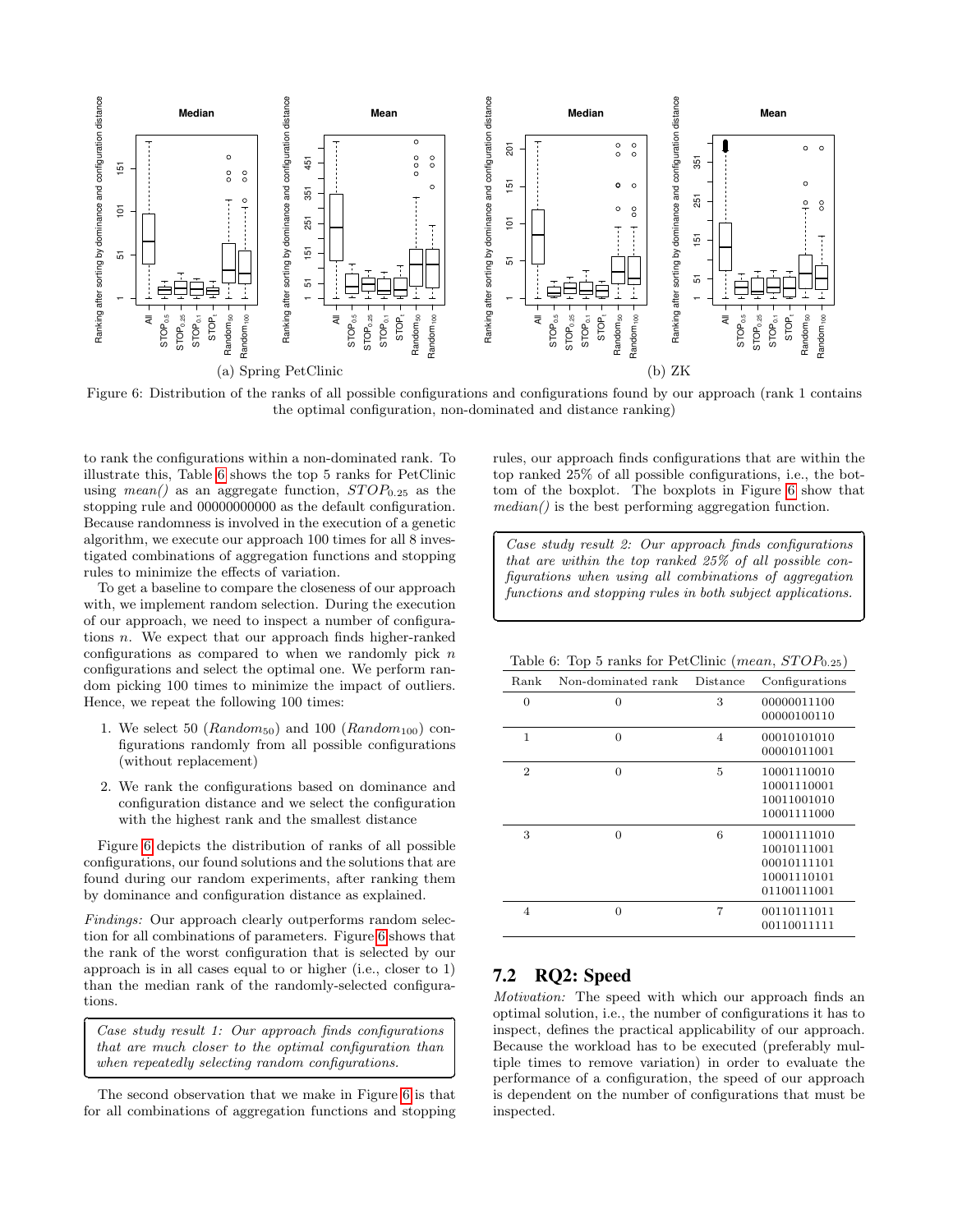<span id="page-8-1"></span>



<span id="page-8-2"></span>

Figure 8: Total execution time of our approach

✄

Ļ

*Approach:* To evaluate the speed with which our approach finds a solution, we monitor the number of new configurations that are generated before the algorithm terminates.

*Findings:* Because our approach requires the execution of the workload for every newly generated configuration, the number of new configurations generated directly influences the time in which our approach can find an optimal configuration. The execution time of the workload (i.e., all test cases executed sequentially) for PetClinic is 0.3 seconds and for ZK 28.1 seconds using the default configuration. To remove variation, we execute every workload 30 times. Hence, analyzing a new configuration for PetClinic takes 9 seconds and for ZK 843 seconds. To illustrate, analyzing all possible configurations using the subset of performance-related configuration options in Table [3](#page-2-1) takes 5 hours for PetClinic and almost 20 days for ZK. When using a large number of configuration options, exhaustive analysis of all possible configurations is no longer feasible.

Figure [7](#page-8-1) shows the distribution of the number of new configurations that are generated by our approach in order to find an optimal configuration for all combinations of aggregation functions and stopping rules. Figure [8](#page-8-2) shows the distribution of the execution time of our approach. When using  $STOP_{0.5}$ ,  $STOP_{0.25}$  or  $STOP_t$  as the stopping rule, the number of analyzed configurations causes our approach to run for 360-450 seconds for PetClinic and for 9-12 hours for ZK to find an optimal configuration. This allows our approach to be run before the release of an application to find an optimal configuration.

*Case study result 3: The execution time of our approach allows it to be executed before a new release to find an optimal configuration.*

Ĭ.

Į.

We observe that  $STOP_{0.5}, STOP_{0.25}$  and  $STOP_t$  generate approximately the same number of configurations (40-50) before the algorithm terminates. For  $STOP_{0,1}$ , this number is much higher, while we observed in the previous section that the closeness does not increase. The large number of configurations generated shows that  $STOP_{0.1}$  is too strict as a stopping rule.

# <span id="page-8-0"></span>8. THREATS TO VALIDITY

In this section, we present the threats to the validity of our work.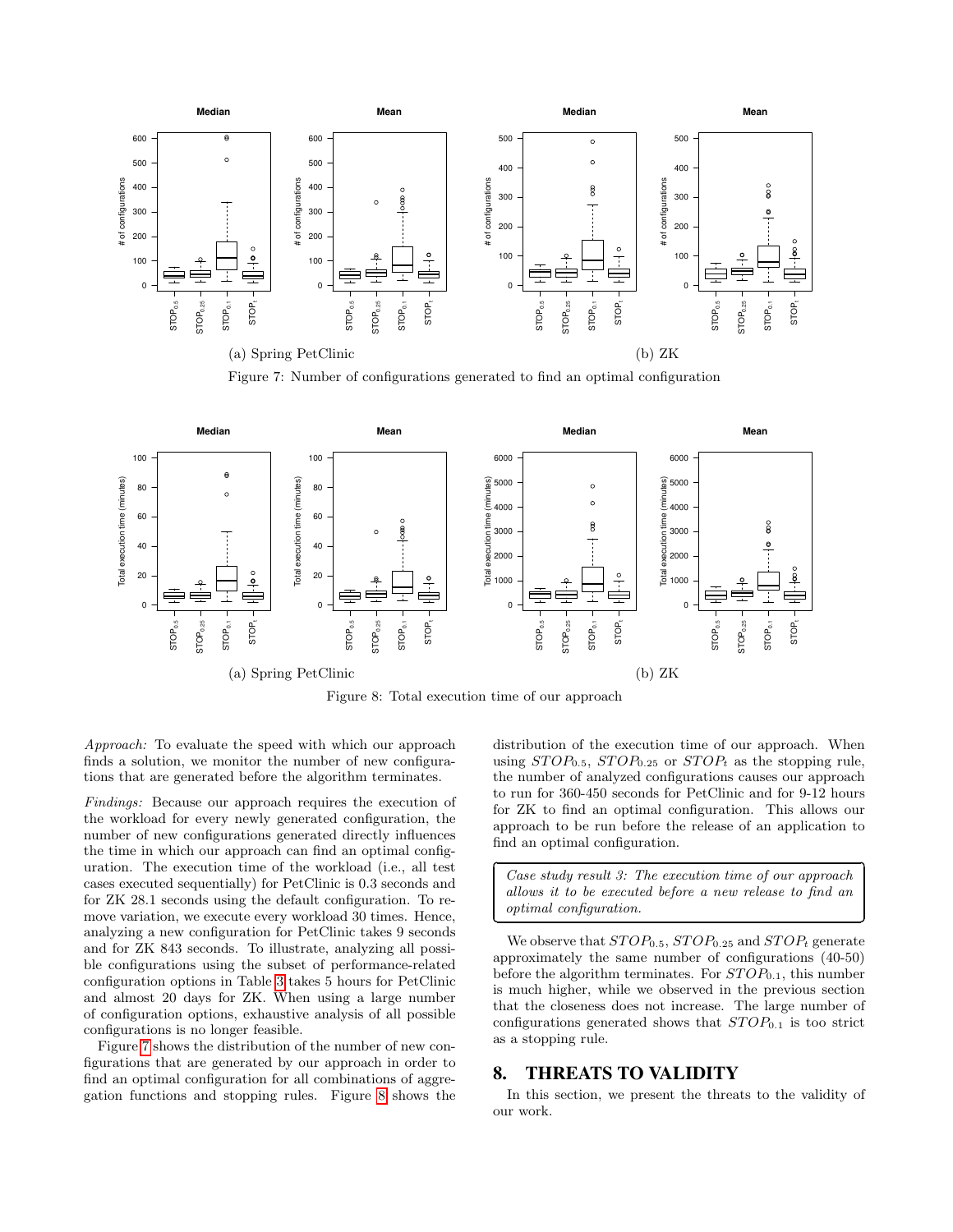# 8.1 Internal Validity

In this paper we proposed an approach to identify the optimal ORM configuration for an application. We considered all ORM configuration options as binary values. However, some of the configuration options are non-binary values. To keep the total number of configurations low, we made these non-binary options binary by allowing only their low and high values in our motivational study and case study evaluation. This allowed us to exhaustively execute all possible configurations when evaluating the configurations that are found by our approach.

For the same reason, we selected only a subset of ORM configurations. However, the set of configuration options that are used is independent from our approach and as such, the set of configuration options can easily be adapted or extended.

During our case study we used unit test cases to evaluate the performance impact of an ORM configuration change. The advantage of using unit test cases is that they are usually readily available and repeatable in an automated fashion. In addition, the unit test cases allow us to find performance issues at the unit level. The disadvantage is that they are unlikely to be representative of a realistic workload. Our approach is agnostic to the used workload and defined objectives, making it flexible to adapt. We believe there are no limitations on the workload, other than that it should not be random, as randomness makes a fair comparison of monitored metrics impossible.

We evaluated only two different types of stopping rules (i.e. t-test and MDR). While algorithm termination is a widely researched topic in MOGA research [\[4,](#page-10-5) [16,](#page-11-13) [26\]](#page-11-12), these two types are used regularly.

## 8.2 External Validity

In our case study we studied two open source projects. The evaluation of our approach may not generalize to other projects. In addition, ORM is widely adapted by enterprise applications [\[20\]](#page-11-14); while our studied projects are open source projects. Our findings may not generalize to enterprise applications. In future work, we plan to evaluate our approach on a large-scale industrial project.

One programming language (Java) and one ORM framework (Hibernate) is covered in our case study. Although the studied language and ORM framework are widely used in practice, the findings may be different for other programming languages and other frameworks. More case studies with more projects, especially enterprise applications, other programming languages and also other ORM frameworks, would complement our work.

## <span id="page-9-0"></span>9. RELATED WORK

We now describe prior research that is related to this paper. We focus on the research that aims to optimize configurations of large software systems. We discuss two types of prior research towards optimizing configurations: 1) Understanding the impact of configuration and 2) Proactive configuration optimization.

## <span id="page-9-1"></span>9.1 Understanding the Impact of Configuration Options

Large software systems often provide a large number of configuration options [\[2\]](#page-10-7). All too often, practitioners are

not aware of the impact of configuration options. However, a thorough understanding of the options is essential for optimizing configurations. Prior research proposes techniques that assist in understanding the impact of configuration options.

In existing work, performance models are built that use configuration options to predict performance metrics (e.g. response time, resource utilization). Practitioners can better understand the impact of configuration options by measuring the impact of these options on the performance metrics in the model. Siegmund et al. [\[22\]](#page-11-15) build linear regression models to understand the performance impact of configuration options. To address the challenge of having a large number of configuration options, Siegmund et al. [\[23\]](#page-11-16) leverage forward and backward feature selection techniques to reduce the number of configuration options in the model. Guo et al. [\[10\]](#page-10-8) leverage non-linear regression models to model system performance. Their approach automatically identifies the configuration options that have the largest impact on performance and builds models with such configuration options. As a follow-up work, Zhang et al. [\[34\]](#page-11-5) leverage Fourier transformations on performance counters to build performance prediction models.

Statistical methodologies are often leveraged for understanding the impact of configuration options. However, to quantify the impact of each configuration option, one would need to evaluate the performance of using every possible combination of configuration options. To reduce such effort, Debnath et al. [\[6\]](#page-10-9) assume that the impact of configuration options on performance is monotonic and there only exist single and two-factor interactions among configuration options on performance. With this assumption, Debnath et al. leverages *Plackett and Burman* statistical design methodology [\[25\]](#page-11-17) to rank the impact of configuration options on system performance.

Prior research can assist practitioners in understanding the impact of configuration options on performance. However, even with such knowledge, practitioners may still need help in choosing the optimal configurations. Moreover, all too often, the optimal configurations depend on the specific workload. Therefore, instead of understanding the impact of configuration options on performance, this paper focuses on automatically suggesting configurations to achieve optimal performance.

## 9.2 Proactive Configuration Optimization

To suggest better configurations for large software systems, prior research proposes techniques that proactively optimizes the configurations of a system. These techniques do not target any particular configuration issues in the system.

Configuration optimization with optimizing algorithms. The most widely used approach to optimize configurations is through the use of an optimizing algorithm, such as hillclimbing. Duan et al. [\[8\]](#page-10-10) proposes a framework that assists in leveraging such optimizing algorithms to find optimal configurations. The framework leverages adaptive sampling to select the experiments to evaluate performance of configurations with and performs on-line experiments in the production environment with near zero performance overhead. Xi et al. [\[29\]](#page-11-18) optimize the configuration for the application server using sampling and a smart hill-climbing algorithm, which selects important samples for the experiment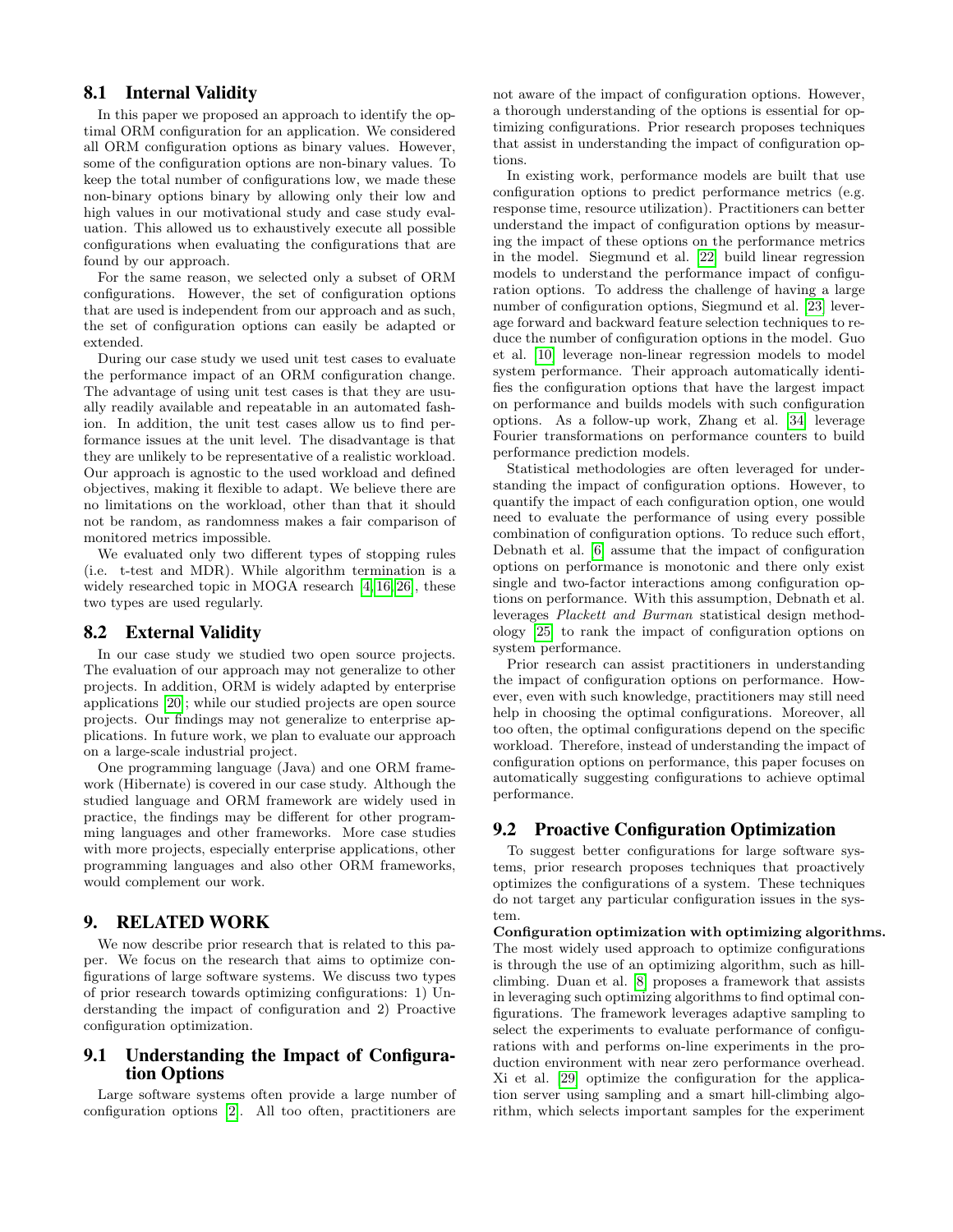to search the optimal configuration. Lengauer et al. [\[15\]](#page-11-2) proposes an approach that identifies the optimal configuration for the JVM garbage collector. Their approach leverages the ParamILS algorithm which performs local search iteratively. Wang et al. [\[27\]](#page-11-19) propose an approach to optimize the configuration for Hadoop based on a hill-climbing algorithm.

To address the challenge of having a large search space for the optimal configurations, Osogami et al. [\[17\]](#page-11-20) propose approaches that perform adaptive search to find a configuration that is better than the default configuration. Their approach only considers the configurations with minimal changes while searching for the better configuration. In addition, their approach aims to reduce the total time required for searching the best configuration by reducing the evaluation time for each configuration. A follow up work by Osogami et al. [\[18\]](#page-11-21) improves their prior approach [\[17\]](#page-11-20) by guessing the performance of configurations based on similarities between configurations. Instead of reducing the time of evaluating configuration performance, Thonangi et al. [\[24\]](#page-11-22) reduces the candidates of optimal configurations by selecting a sample of configurations that most likely have the optimal performance.

In this paper, we also leverage an optimization algorithm, i.e., a multi-objective genetic algorithm, to find the optimal configurations for performance. Above mentioned techniques optimize the configurations of a system based on single objective i.e., the execution time. In contrast, our work focuses on optimizing multiple objectives at once.

Configuration optimization based on performance models. Section [9.1](#page-9-1) presents prior research that build performance models in order to understand the impact of configurations. Such models are further leveraged to optimize configurations. Zheng et al. [\[35\]](#page-11-23) propose an approach for optimizing configurations by traversing a configuration option dependency graph based on performance models. Diao et al. [\[7\]](#page-10-11) monitor the CPU and memory utilization for web servers. Diao et al. model CPU and memory utilization and leverage such a model to achieve optimal configuration for an application.

Configuration optimization based on user experience. Popular large software systems often have a large user base. Experiences of choosing configuration options provide valuable information and can be generalized as guidelines of optimizing configurations of the system. Zheng et al. [\[36\]](#page-11-24) observe that different users of a system may have the same optimal configurations and each user can have multiple nearoptimal configurations. Therefore, Zheng et al. propose an approach that leverages existing configuration from different users and applies the configuration accordingly on the new software installation.

## <span id="page-10-3"></span>10. CONCLUSION

Object-relational mapping (ORM) provides a mapping between the higher level object-oriented model and the lower level relational model of a database management system. ORM frameworks offer a variety of configuration options that allow the user to configure how this mapping is performed in an optimal fashion.

In our motivational study we observe that ORM configurations have a large impact on the performance of an application.

Motivated by this observation, we propose an approach for automatically optimizing the performance configurations of ORM frameworks using a multi-objective genetic algorithm (MOGA). Using a MOGA allows us to optimize the performance based on multiple, possibly conflicting, objectives. In summary, these are the most important results of this paper:

- Two randomly selected configurations can lead to a large difference in execution time
- The default configuration as supplied by the ORM framework performed in 89-96% of the analyzed test cases significantly slower than the optimal configuration for that case
- Our approach can find a near-optimal configuration in a time that makes it feasible to find such a configuration before the new release of an application

## 11. REFERENCES

- <span id="page-10-4"></span>[1] Using effect size - or why the p value is not enough. [http://www.ncbi.nlm.nih.gov/pmc/articles/](http://www.ncbi.nlm.nih.gov/pmc/articles/PMC3444174/) [PMC3444174/](http://www.ncbi.nlm.nih.gov/pmc/articles/PMC3444174/).
- <span id="page-10-7"></span>[2] W. A. Babich. *Software configuration management: coordination for team productivity*. Addison-Wesley Reading, 1986.
- <span id="page-10-2"></span>[3] T.-H. Chen, W. Shang, Z. M. Jiang, A. E. Hassan, M. Nasser, and P. Flora. Detecting performance anti-patterns for applications developed using object-relational mapping. In *Proceedings of the 36th International Conference on Software Engineering*, pages 1001–1012. ACM, 2014.
- <span id="page-10-5"></span>[4] K. Deb. *Multi-objective optimization using evolutionary algorithms*, volume 16. John Wiley & Sons, 2001.
- <span id="page-10-6"></span>[5] K. Deb, A. Pratap, S. Agarwal, and T. Meyarivan. A fast and elitist multiobjective genetic algorithm: Nsga-ii. *Evolutionary Computation, IEEE Transactions on*, 6(2):182–197, 2002.
- <span id="page-10-9"></span>[6] B. K. Debnath, D. J. Lilja, and M. F. Mokbel. Sard: A statistical approach for ranking database tuning parameters. In *Data Engineering Workshop, 2008. ICDEW 2008. IEEE 24th International Conference on*, pages 11–18. IEEE, 2008.
- <span id="page-10-11"></span>[7] Y. Diao, J. L. Hellerstein, S. Parekh, and J. P. Bigus. Managing web server performance with autotune agents. *IBM Systems Journal*, 42(1):136–149, 2003.
- <span id="page-10-10"></span>[8] S. Duan, V. Thummala, and S. Babu. Tuning database configuration parameters with ituned. *Proceedings of the VLDB Endowment*, 2(1):1246–1257, 2009.
- <span id="page-10-1"></span>[9] K. Eaton. How one second could cost amazon \$1.6 billion in sales. [http://www.fastcompany.com/1825005/](http://www.fastcompany.com/1825005/how-one-second-could-cost-amazon-16-billion-sales) [how-one-second-could-cost-amazon-16-billion-sales](http://www.fastcompany.com/1825005/how-one-second-could-cost-amazon-16-billion-sales)
- <span id="page-10-8"></span>(last visited: Sep 17 2015). [10] J. Guo, K. Czarnecki, S. Apel, N. Siegmund, and A. Wasowski. Variability-aware performance
- prediction: A statistical learning approach. In *Automated Software Engineering (ASE), 2013 IEEE/ACM 28th International Conference on*, pages 301–311. IEEE, 2013.
- <span id="page-10-0"></span>[11] F. Hutter, H. H. Hoos, K. Leyton-Brown, and T. Stützle. Paramils: an automatic algorithm configuration framework. *Journal of Artificial Intelligence Research*, 36(1):267–306, 2009.